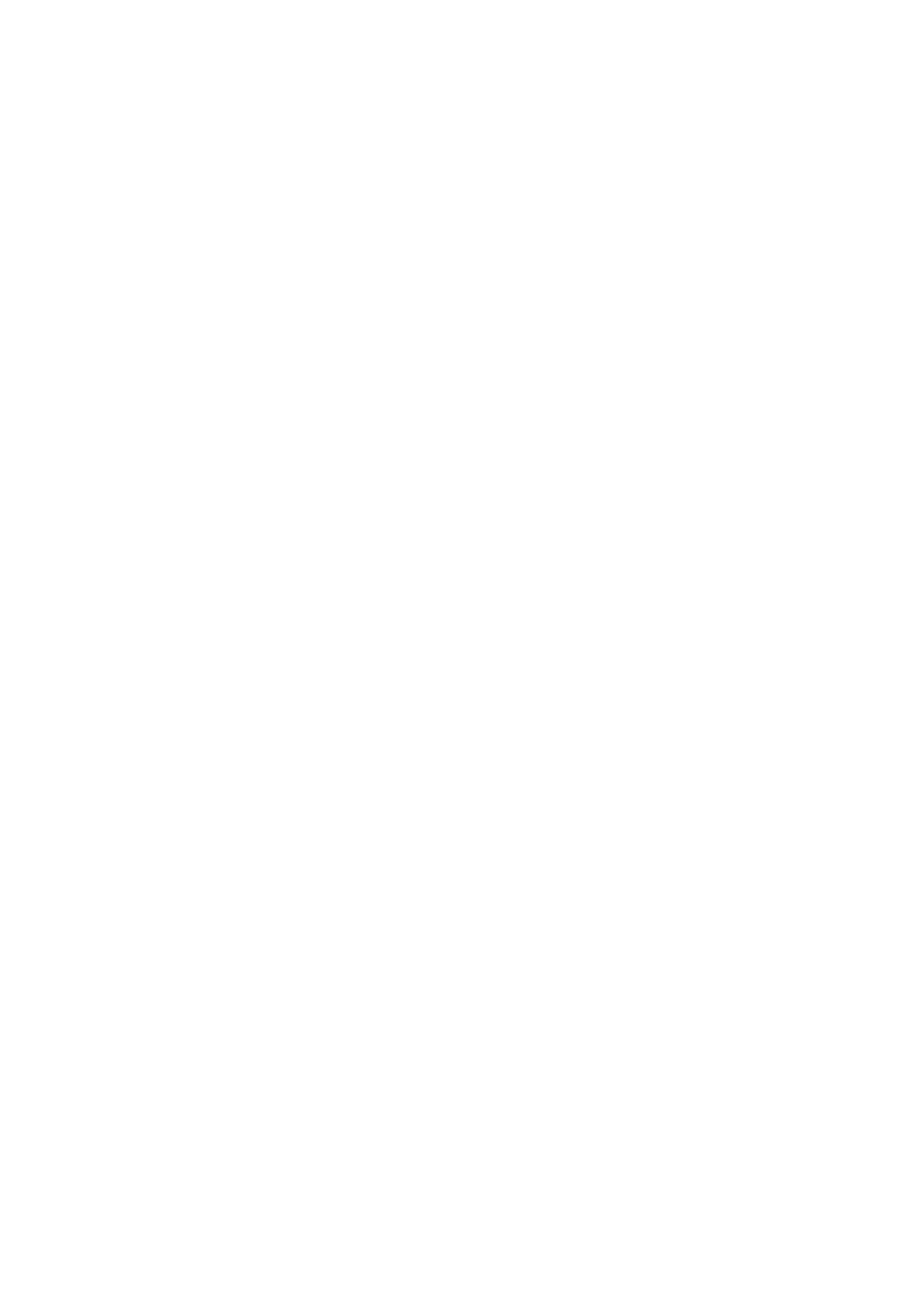## Contents

| <b>Part 1-Preliminary</b> |                                                                      |   |
|---------------------------|----------------------------------------------------------------------|---|
|                           |                                                                      |   |
| 2                         |                                                                      |   |
| 3                         |                                                                      |   |
| 4                         |                                                                      |   |
| 5                         |                                                                      |   |
| 6                         |                                                                      |   |
|                           |                                                                      |   |
|                           | <b>Part 2—Information standard</b>                                   |   |
| 8                         |                                                                      |   |
| 9                         |                                                                      |   |
| 10                        |                                                                      |   |
| 11                        |                                                                      |   |
| 12                        |                                                                      |   |
| 13                        |                                                                      |   |
| <b>Schedule 1-Repeals</b> |                                                                      | 8 |
|                           | Trade Practices (Consumer Product Information Standards) (Cosmetics) |   |
| Regulations 1991          |                                                                      | 8 |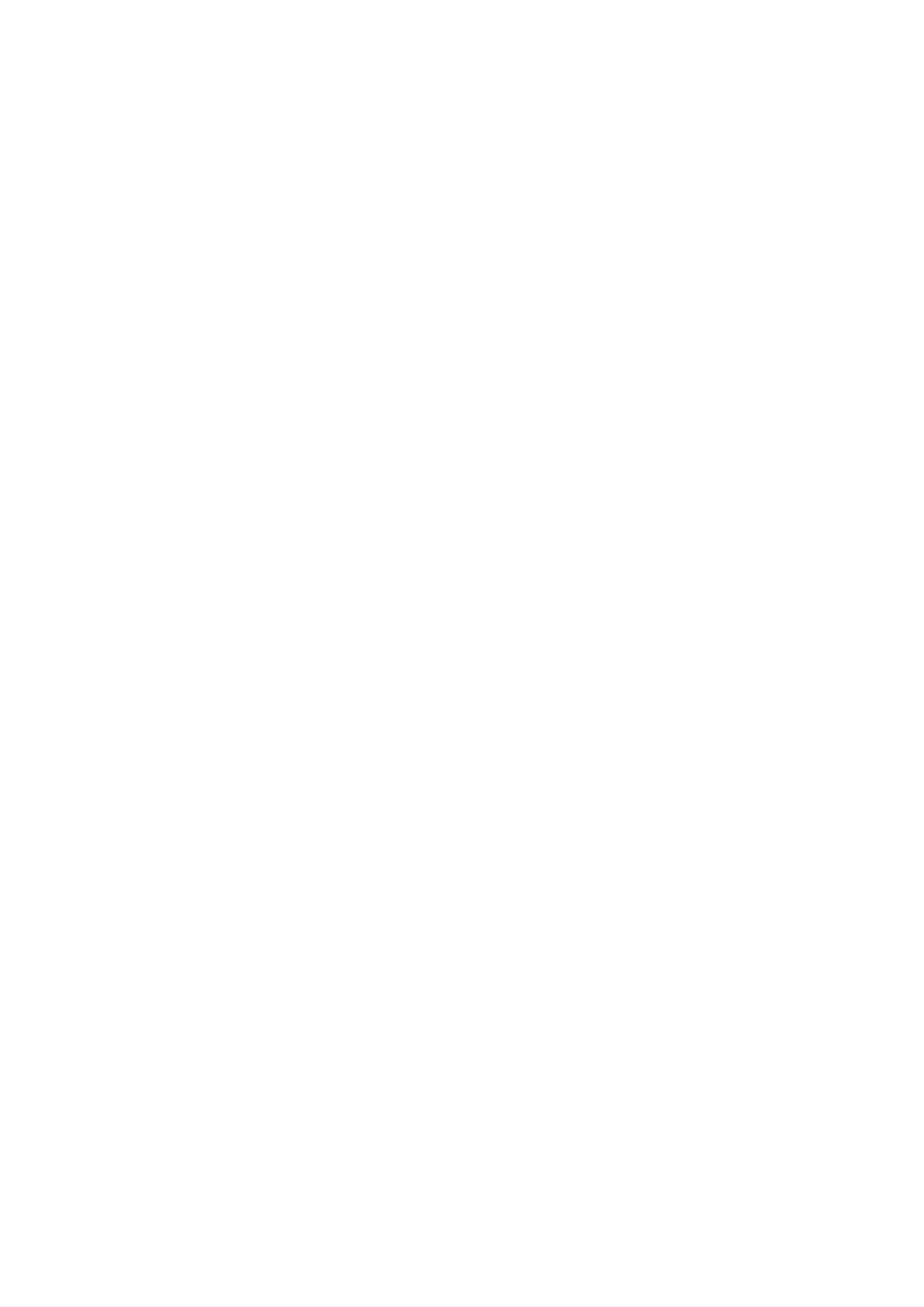Preliminary **Part 1**

### **Part 1—Preliminary**

### **1 Name**

This instrument is the *Consumer Goods (Cosmetics) Information Standard 2020*.

#### **2 Commencement**

(1) Each provision of this instrument specified in column 1 of the table commences, or is taken to have commenced, in accordance with column 2 of the table. Any other statement in column 2 has effect according to its terms.

| <b>Commencement information</b>    |                                                                                                                                                                  |                     |  |  |  |
|------------------------------------|------------------------------------------------------------------------------------------------------------------------------------------------------------------|---------------------|--|--|--|
| Column 1                           | Column 2                                                                                                                                                         | Column 3            |  |  |  |
| <b>Provisions</b>                  | <b>Commencement</b>                                                                                                                                              | <b>Date/Details</b> |  |  |  |
| 1. The whole of this<br>instrument | The day after this instrument is registered.                                                                                                                     |                     |  |  |  |
| Note:                              | This table relates only to the provisions of this instrument as originally made. It will<br>not be amended to deal with any later amendments of this instrument. |                     |  |  |  |

(2) Any information in column 3 of the table is not part of this instrument. Information may be inserted in this column, or information in it may be edited, in any published version of this instrument.

### **3 Authority**

This instrument is made under subsection 134(1) of the Australian Consumer Law.

Note: The reference to the Australian Consumer Law is a reference to Schedule 2 to the *Competition and Consumer Act 2010* as it applies as a law of the Commonwealth, States and Territories: see section 140K of that Act and corresponding provisions of Acts of States and Territories applying that Schedule.

### **4 Schedules**

Each instrument that is specified in a Schedule to this instrument is amended or repealed as set out in the applicable items in the Schedule concerned, and any other item in a Schedule to this instrument has effect according to its terms.

### **5 Application**

This instrument applies to cosmetic products:

- (a) manufactured in Australia and intended to be used in Australia; or
- (b) imported into Australia;

if the manufacture or importation occurs after the end of 90 days after the commencement of this instrument.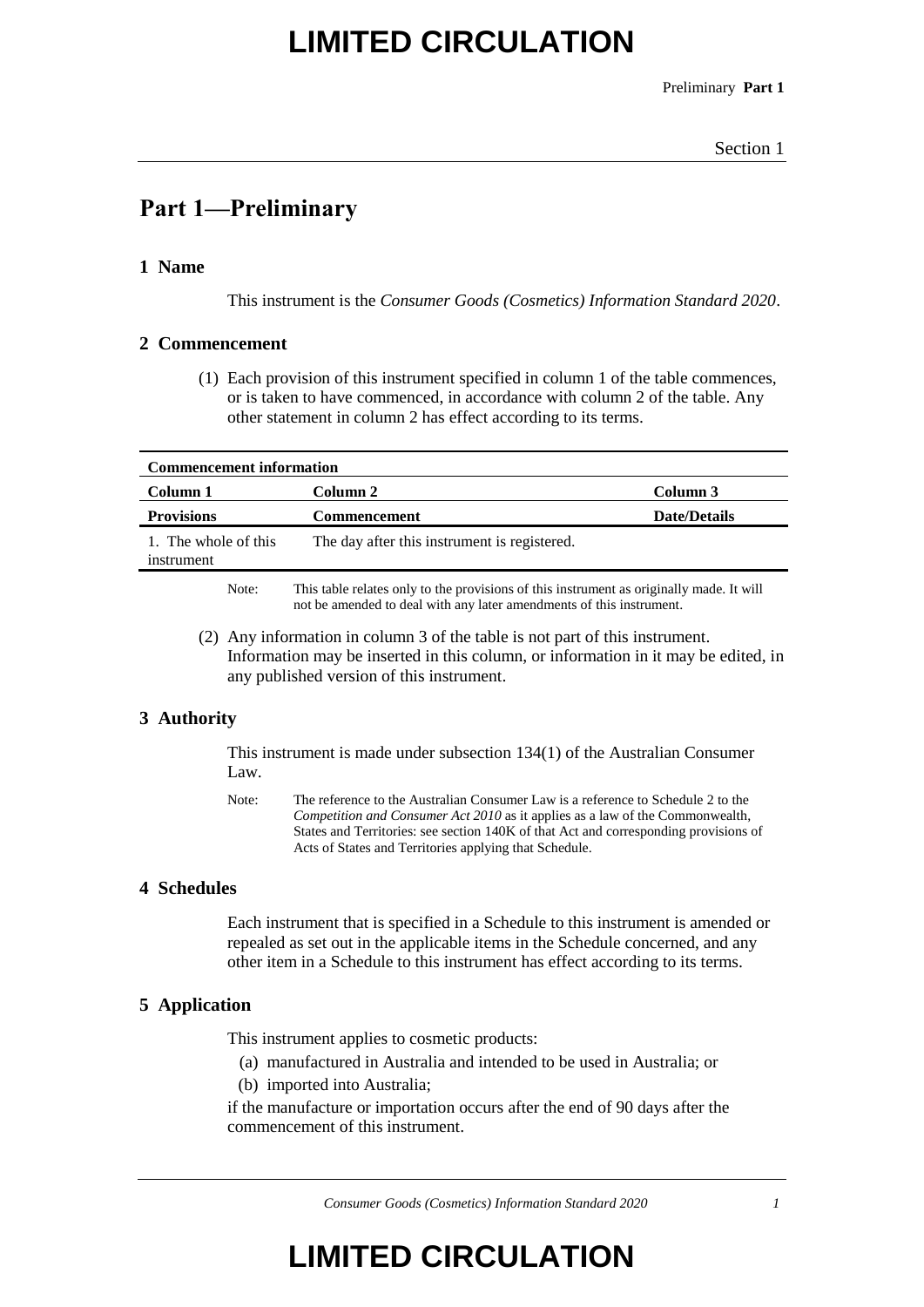**Part 1** Preliminary

#### Section 6

Note: See section 13 for a transitional provision dealing with cosmetic products manufactured or imported earlier.

#### **6 Exempt cosmetic products**

This instrument does not apply to:

- (a) therapeutic goods within the meaning of the *Therapeutic Goods Act 1989*; or
- (b) free samples of a cosmetic product; or
- (c) testers of a cosmetic product.

#### **7 Definitions**

In this instrument:

#### *alcohol* means ethyl alcohol (ethanol) or isopropyl alcohol.

*aroma* has the same meaning as in the *International Cosmetic Ingredient Dictionary and Handbook*, Sixteenth Edition 2016.

Note: The *International Cosmetic Ingredient Dictionary and Handbook*, Sixteenth Edition 2016 defines *aroma* as follows:

> "Aroma is a term for ingredient labeling used to identify that a product contains a material or combination of materials normally added to a cosmetic to produce or to mask a particular flavor. The term Aroma shall be used in the European Union (EU) for ingredient labeling instead of listing the individual components of a flavor under the 6th Amendment to the EC Cosmetics Directive. The INCI name permitted for labeling in the U.S. that corresponds to this EU labeling name is Flavor. *See "Regulatory and Ingredient Use Information," regarding use of the INCI Names, Flavor and Aroma in Volume 1, Introduction, Part A*.".

*container*, in relation to a cosmetic product, means the container or wrapper in which the product is packed.

*cosmetic product* means a substance or preparation intended for placement in contact with any external part of the human body, including:

- (a) the mucous membranes of the oral cavity; and
- (b) the teeth;
- with a view to:
	- (c) altering the odours of the body; or
	- (d) changing its appearance; or
	- (e) cleansing it; or
	- (f) maintaining it in good condition; or
	- (g) perfuming it; or
	- (h) protecting it.

*flavour* has the same meaning as the definition of *flavor* in the *International Cosmetic Ingredient Dictionary and Handbook*, Sixteenth Edition 2016.

Note: The *International Cosmetic Ingredient Dictionary and Handbook*, Sixteenth Edition 2016 defines *flavor* as follows:

> "Flavor is a term for ingredient labeling used to identify that a product contains a material or combination of materials normally added to a cosmetic to produce or to mask a particular flavor. The term Flavor may be used instead of listing the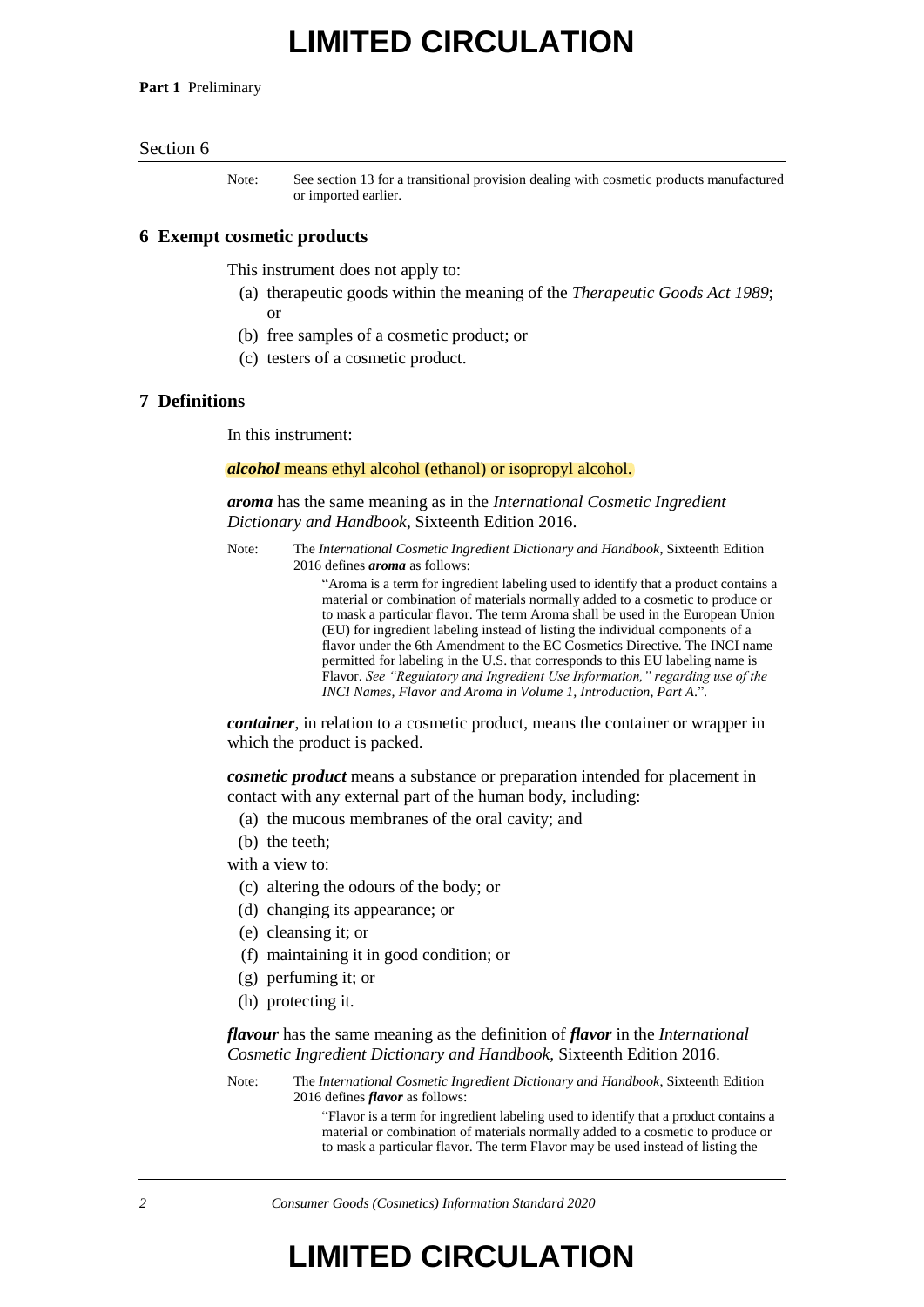Preliminary **Part 1**

#### Section 7

individual components of the flavor in accordance with U.S. 21 CFR 701.3(a). The labeling name in the EU will be Aroma under the 6th Amendment to the EC Cosmetics Directive. *See "Regulatory and Ingredient Use Information," regarding use of the INCI Names, Flavor and Aroma in Volume 1, Introduction, Part A*.".

*fragrance* means a substance used solely to impart an odour to a cosmetic product.

*hand sanitiser* means a product:

- (a) that consists of, contains or generates one or more antimicrobial active substances (including, but not limited to, alcohol, benzalkonium chloride, chlorhexidine gluconate, triclosan, tea tree oil, hypochlorous acid); and
- (b) that is represented in any way to be, or is likely to be taken to be (whether because of the way in which it is presented or for any other reason):
	- (i) for use on hands when soap and water are not available; and
	- (ii) applied to the hands without rinsing off; and
	- (iii) intended to destroy, deter, render harmless, prevent the action of, or otherwise exert a controlling effect on any bacteria or other microorganism on the skin.

*incidental ingredient* means any ingredient or substance which has no technical or functional effect in a cosmetic product and is present in insignificant levels.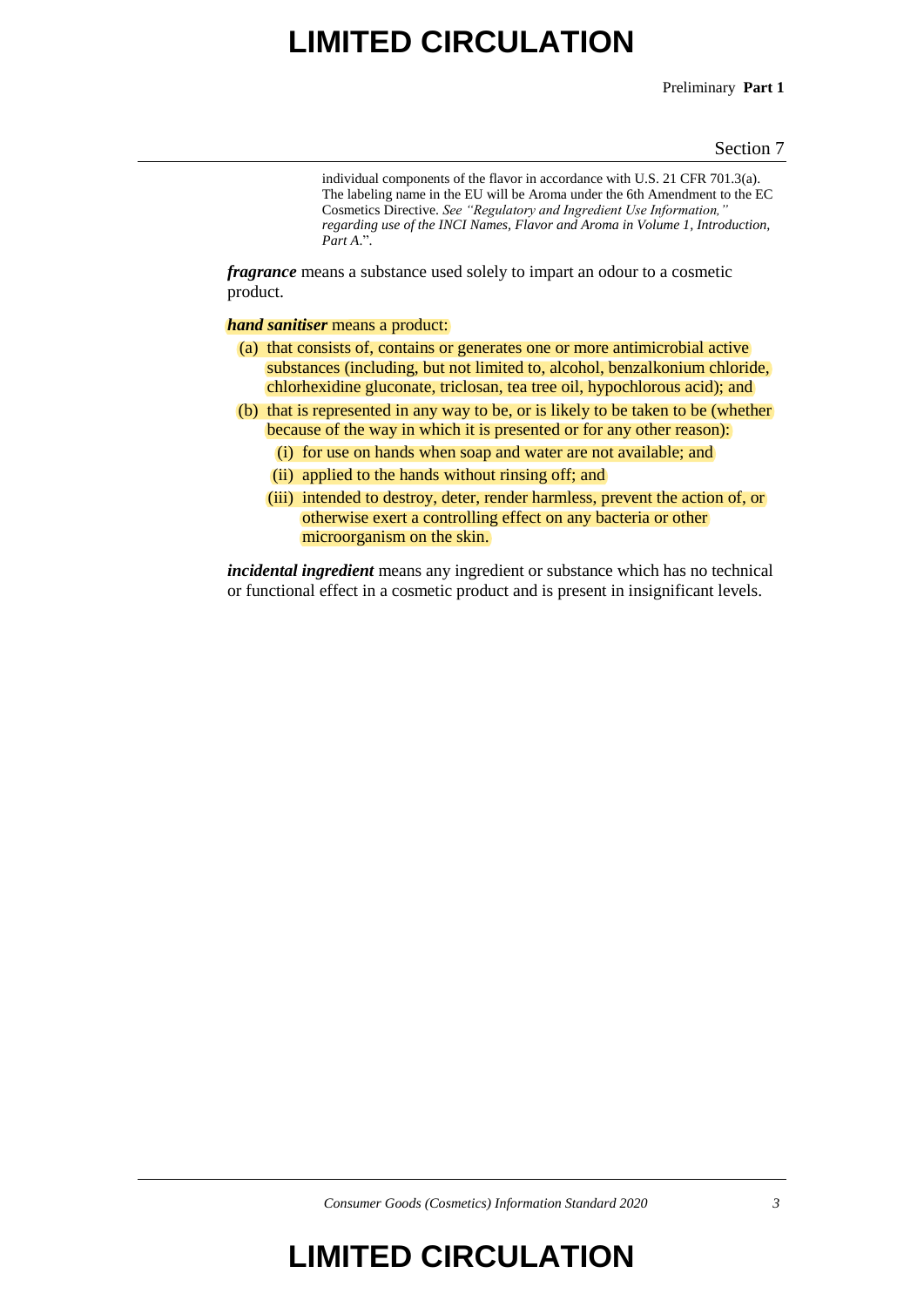**Part 2** Information standard

Section 8

## **Part 2—Information standard**

### **8 List of ingredients**

- (1) The ingredients in a cosmetic product must be listed:
	- (a) on the container; or
	- (b) if the product is not packed in a container—on the product;

in descending order by volume or mass.

- (2) As an alternative to subsection (1), the ingredients may be listed in the following order:
	- (a) ingredients (except colour additives) in concentrations of 1% or more—in descending order by volume or mass;
	- (b) ingredients (except colour additives) in concentrations of less than 1%—in any order;
	- (c) colour additives—in any order.
- (3) If subsection (1) or (2) cannot be complied with in relation to a container or a cosmetic product because of its:
	- (a) size; or
	- (b) shape; or
	- (c) nature;

a list of the product's ingredients must be shown in another way that ensures that a consumer can be informed about the ingredients in the product.

#### *Colour additives*

- (4) A list of ingredients in a cosmetic product may include a reference to a colour additive that is not in the cosmetic product if the colour additive is:
	- (a) added to some batches of the product for the purposes of colour matching; or
	- (b) used in one or more (but not all) of a range of cosmetic products.
- (5) For the purposes of paragraph (4)(b), a range of products means a number of cosmetic products produced by the same supplier that are:
	- (a) similar in composition; and
	- (b) intended for the same use; and
	- (c) available in different shades.
- (6) If a cosmetic product may contain a colour additive mentioned in subsection (4), the list of ingredients:
	- (a) must say that the product may contain the additive; and
	- (b) must do so by using:
		- (i) the words "may contain" (or other words of similar meaning) and the name of the additive; or
		- (ii) the symbol " $_{+/-}$ " and the name of the additive.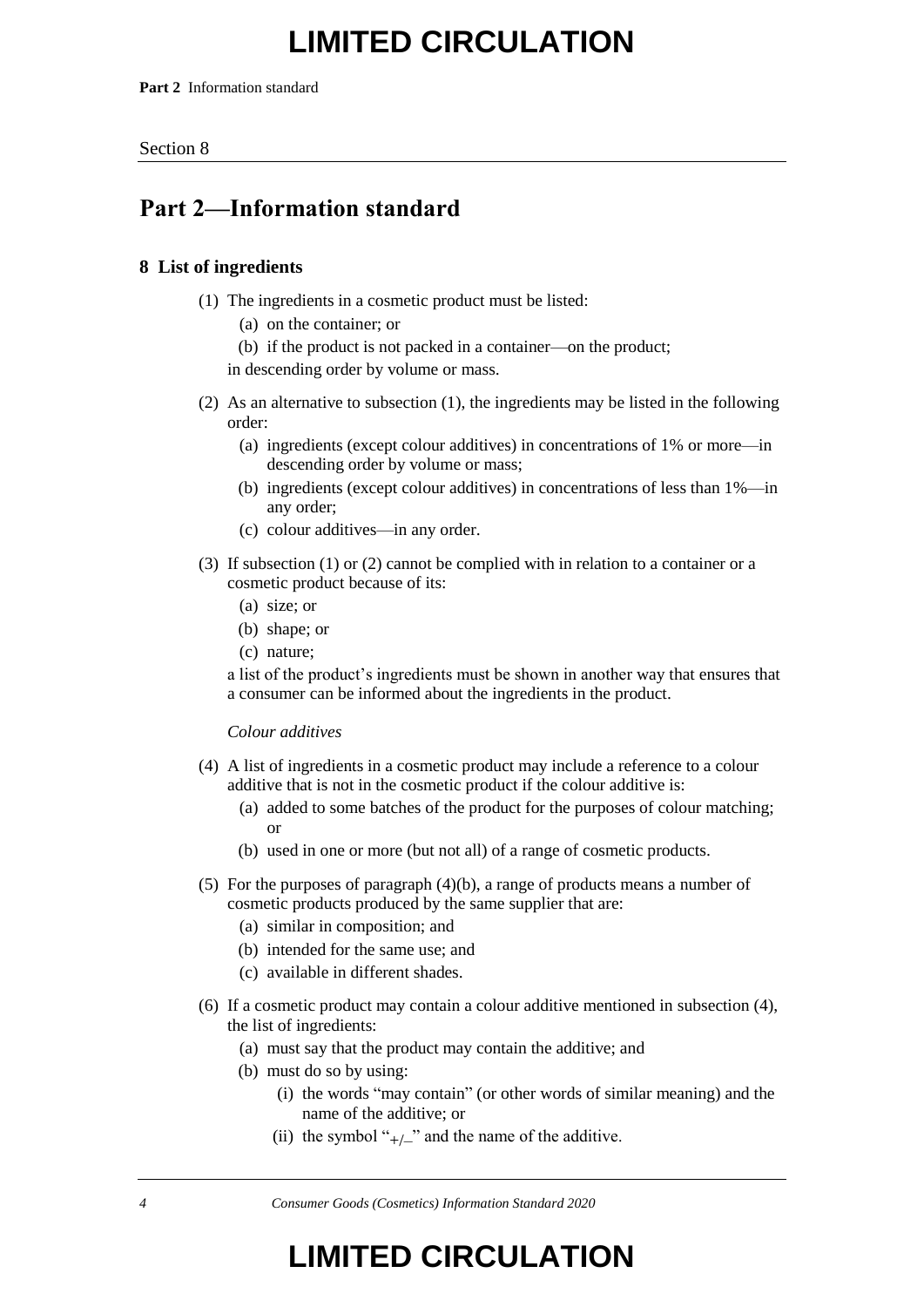Information standard **Part 2**

Section 9

*Flavours, fragrances and incidental ingredients*

- (7) A flavour or flavours in a cosmetic product must be shown in the list of the product's ingredients by including in the list:
	- (a) the word "flavour", "flavours", "aroma" or "aromas"; or
	- (b) the ingredients in the flavour or flavours.
- (8) A fragrance or fragrances in a cosmetic product must be shown in the list of the product's ingredients by including in the list:
	- (a) the word "fragrance", "fragrances", "parfum" or "parfums"; or
	- (b) the ingredients in the fragrance or fragrances.
- (9) An incidental ingredient in a cosmetic product need not be included in the list of the product's ingredients.

### **9 Form of ingredients list**

- (1) A list of ingredients must be:
	- (a) prominently shown; and
	- (b) clearly legible.
- (2) The names of the ingredients in the list must be either their English names or their International Nomenclature Cosmetic Ingredient names.
- (3) There may also be a list of ingredients in another language.

#### **10 Confidentiality provisions**

On the request of the manufacturer or importer of a cosmetic product, the Minister may, by notifiable instrument, give permission for an ingredient in the product to be shown in a list of the ingredients in the product as an "other ingredient" (instead of by name and volume or mass) if the Minister is satisfied:

- (a) that revealing the name of the ingredient would prejudice a trade secret; and
- (b) that inclusion of the ingredient in the product is unlikely to be harmful to a consumer.

#### **11 Review of decisions**

- (1) Applications may be made to the Administrative Appeals Tribunal for review of decisions of the Minister under section 10 refusing to give permission.
- (2) If the Minister notifies a person of a decision under section 10 refusing to give permission, the notice must include a statement to the effect:
	- (a) that, subject to the *Administrative Appeals Tribunal Act 1975*, an application may be made to the Administrative Appeals Tribunal for a review of the decision to which the notice relates; and
	- (b) that a person whose interests are affected by the decision may request a statement under section 28 of that Act.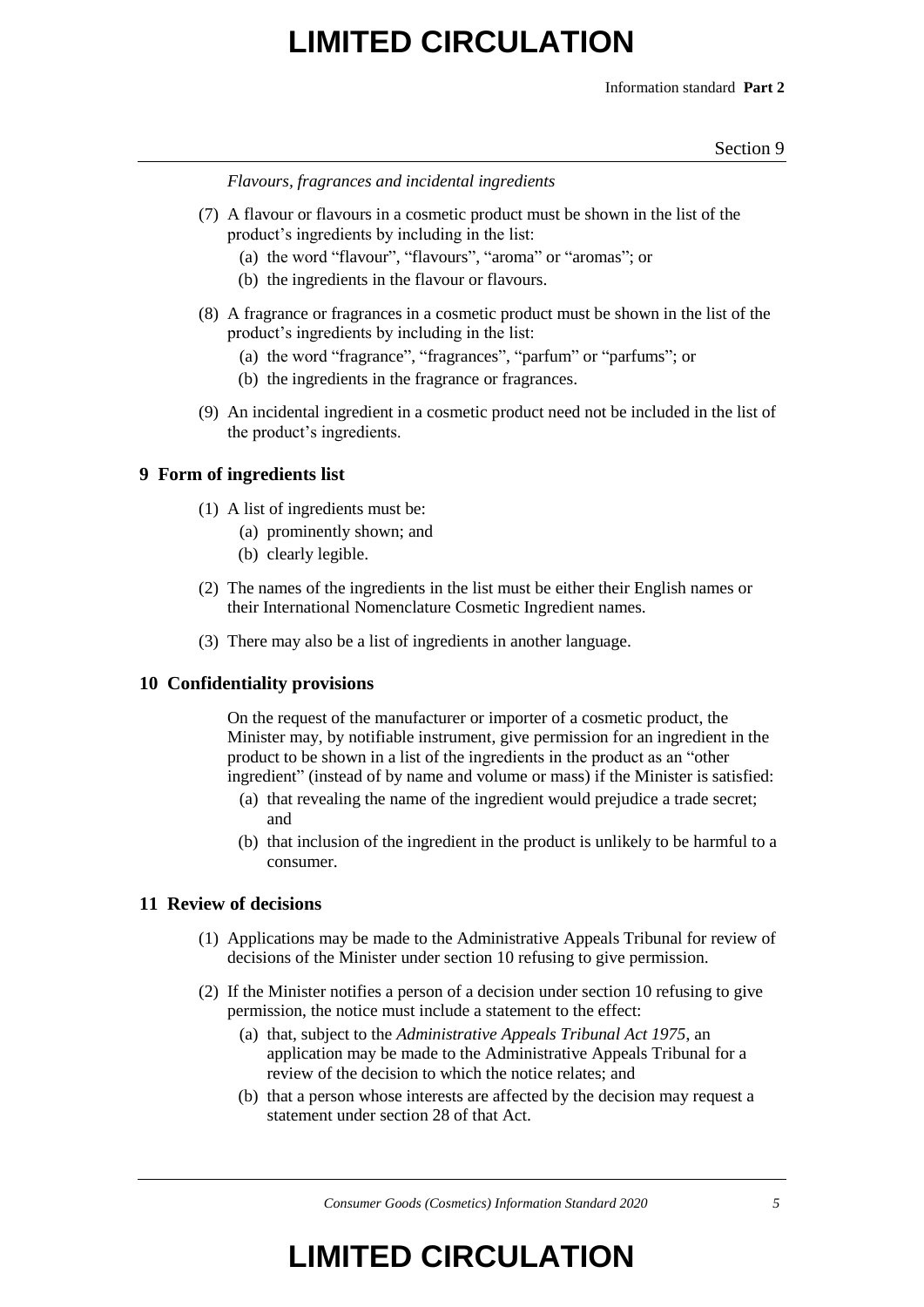#### **Part 2** Information standard

#### Section 12

(3) A failure to comply with subsection (2) in relation to a decision does not affect the validity of the decision.

#### **12 Additional requirements for hand sanitisers**

- (1) This section applies to hand sanitiser that contains alcohol as the primary active ingredient.
	- Note: This instrument does not apply to hand sanitisers that are therapeutic goods within the meaning of the *Therapeutic Goods Act 1989* (see section 6 of this instrument).
- (2) The percentage of alcohol contained in the hand sanitiser must be shown, in a manner that is prominent and clearly legible:
	- (a) in the list of ingredients; or
	- (b) elsewhere:
		- (i) on the container; or
		- (ii) if the hand sanitiser is not packed in a container—on the hand sanitiser; or
	- (c) if the hand sanitiser is manufactured in Australia, or imported into Australia, before the end of 180 days after this instrument commences, and it is not reasonably practicable for the percentage to be shown in accordance with paragraph (a) or (b)—in another way that ensures that a consumer can be informed about the percentage before purchase.
- (3) The product must show each of the following warnings (as the words set out below, or as other words, or pictograms, that could reasonably be regarded as having the same meaning):
	- (a) Keep out of reach of children;
	- (b) Children should not use this product unsupervised;
	- (c) For external use only, do not swallow;
	- (d) If ingested, seek immediate medical attention;
	- (e) Flammable—keep away from fire;
	- (f) Discontinue use if skin irritation develops.
	- Note: If a supplier makes a claim or representation intended to promote a product, such as "kills 99.99% of germs", the supplier may be required to give information and/or produce documents to the regulator that could be capable of substantiating or supporting the claim or representation (see section 219 of the Australian Consumer Law).

#### **13 Transitional provisions**

- (1) The *Trade Practices (Consumer Product Information Standards) (Cosmetics) Regulations 1991*, as in force immediately before the commencement of this instrument, continue to apply to cosmetic products:
	- (a) manufactured in Australia and intended to be used in Australia; or
	- (b) imported into Australia;

on or after 31 October 1993 and before the end of 90 days after the commencement of this instrument.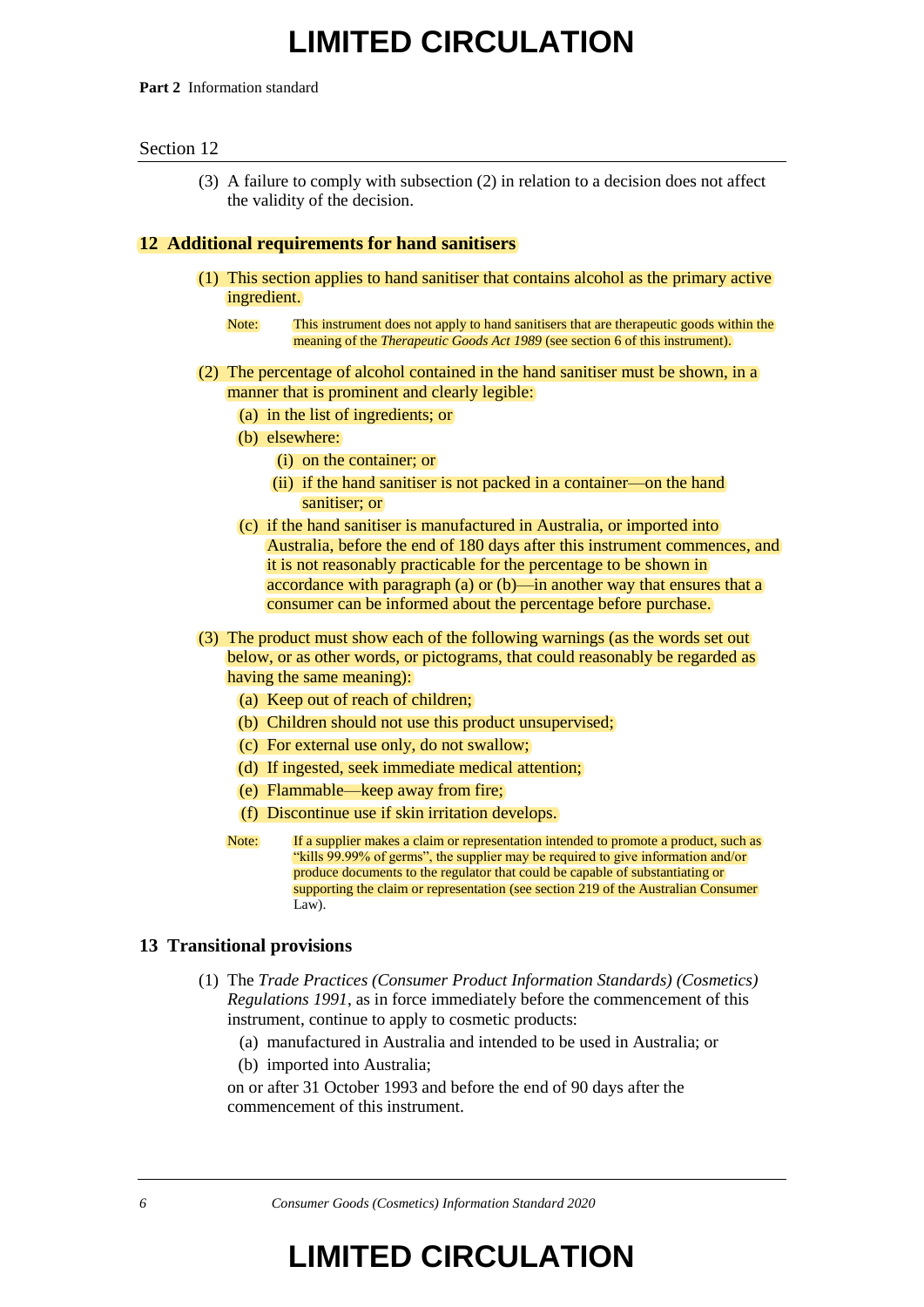Information standard **Part 2**

Section 13

(2) A permission given under regulation 7 of the *Trade Practices (Consumer Product Information Standards) (Cosmetics) Regulations 1991* and in force immediately before the commencement of this instrument continues to apply, on and after that commencement, as if it were a permission given under section 10 of this instrument.

*Consumer Goods (Cosmetics) Information Standard 2020 7*